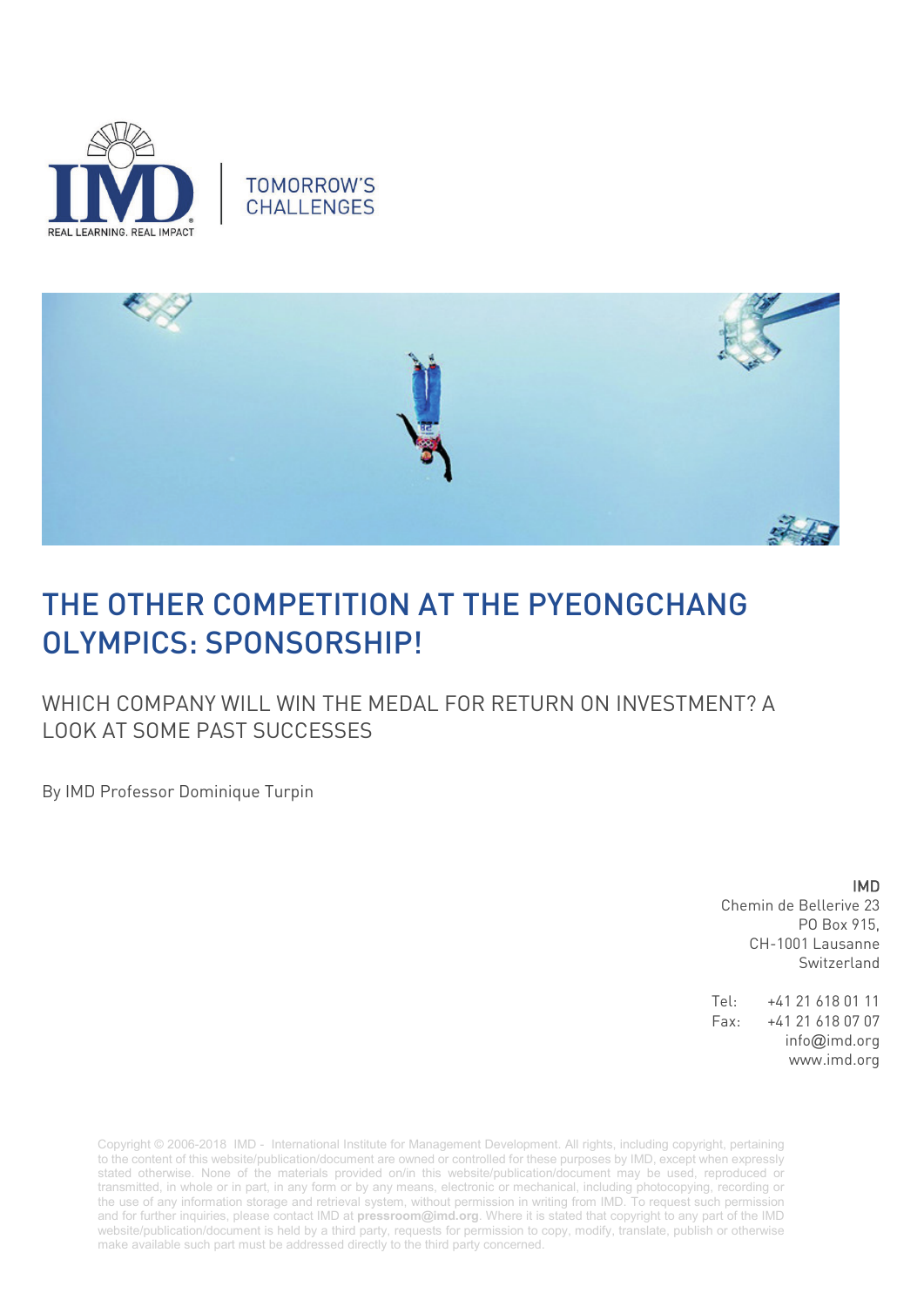As the world's top winter sports stars gear up for a month of athletic prowess in the snow and ice of Pyeongchang, the thirteen worldwide Olympic sponsors who have helped fund the global spectacle have already started outdoing each other to capture the attention of a billion-strong television audience.

World sponsors Procter and Gamble and Alibaba have kicked off their Winter Olympic Campaigns with tug-of-the-heartstrings television adverts. With their minute and a half long video "#LoveOverBias" campaign, Procter and Gamble, the makers of family consumer goods like disposable nappies and shampoos, have amplified their highly successful "Thank you Mom" campaign through featuring mothers helping their children strive for their Olympian dreams, surmounting obstacles of homophobia, religious intolerance, color, poverty and disability.

Chinese online shopping company Alibaba launched its first global advertising campaign to coincide with their debut as a World sponsor this Winter Olympics by following a similar aspirational theme. The first advert features an amateur ice hockey team from Kenya who have never seen real ice or snow but who aspire to one day qualify for the Olympic Winter Games.

All of this makes for great feel-good appeal of the sponsors, but both Procter and Gamble and Alibaba know that inspirational adverts alone are not enough to produce a return on investment. Because for every \$1 that a company pays in sponsorship fees, it must spend at least \$2-3 on developing an "activation" strategy. This means a strategy that encourages consumers to engage with the sponsor company. It could involve releasing new products or creating Olympic branded packaging.

Since boosting consumer engagement is crucial, Olympic sponsors tend to be consumer-focused brands like the 13 "Worldwide Olympic Partners" *Coca-Cola, Alibaba\*, Atos, Bridgestone\*, Dow, GE, Intel\*, Omega, Panasonic, Procter & Gamble, Samsung, Toyota\* and Visa*. Not to speak about the 10 extra "Official Partners" (such as McDonald's, KT, and the North Face, etc.) and the 18 "official suppliers" (e.g.: Pagoda, SamilPWC, EWP, KIMG, etc.) B2B companies, by contrast, typically use the Olympics to strengthen business relationships with key clients, suppliers and other partners.

Although it's complicated to measure the impact of corporate sponsorship on profitability, we can gauge the effect that brand awareness campaigns have on market share. And by this metric, some big consumer brands have generated good returns from sponsoring the Olympics.

Samsung used the hype around the 2012 London Olympics to launch a special edition of one of its devices, sign David Beckham as an official ambassador and sponsor the Olympic Torch Relay through Britain. Going further back, Coca-Cola doubled its market share in South Korea thanks to its strong activation strategy for the 1988 Seoul Olympics.